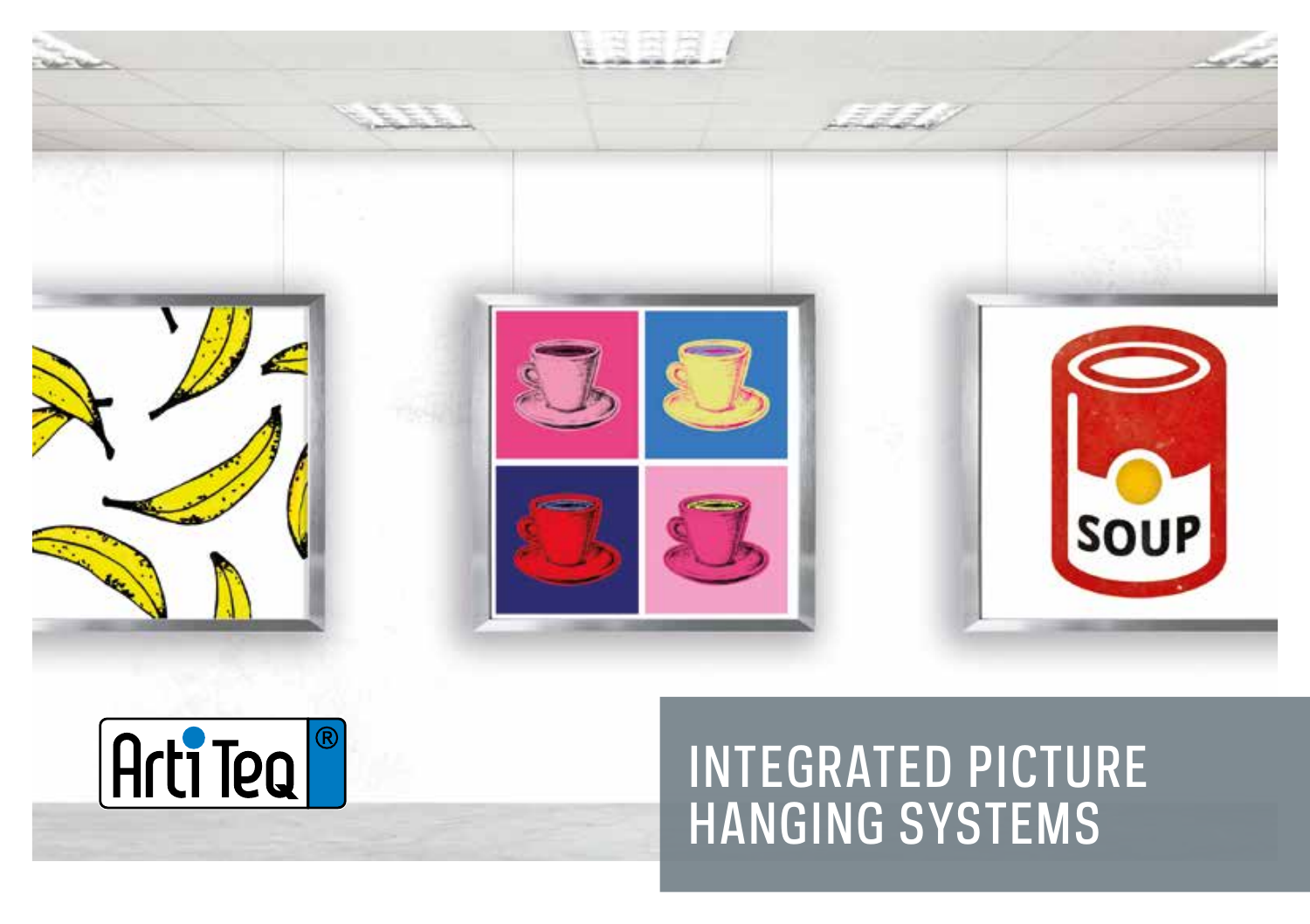## $\blacktriangleright$  INTEGRATED PICTURE HANGING SYSTEMS







Artiteq has developed a series of integrated picture hanging systems, which can be integrated in combination with recessed ceilings or plasterboard ceilings during new-build or renovations. The rail is integrated while the ceilings are being installed. These systems offer huge advantages to end users, with a hanging system becoming available throughout the entire space.

- CUSTOMER REQUIREMENTS TRANSLATED INTO PERFECT PROJECTS
- OPTIMUM EASE OF USE
- SIMPLE PICTURE HANGING

By selecting integrated hanging systems you set the standard for perfection. Combining picture hanging systems with recessed ceilings or plasterboard ceilings creates rooms with walls that can be designed flexibly and easily. And also for the long term, without damage to walls and without additional costs. This also results in considerable steps towards sustainable building management and cost savings.

WITHOUT DAMAGE TO WALLS











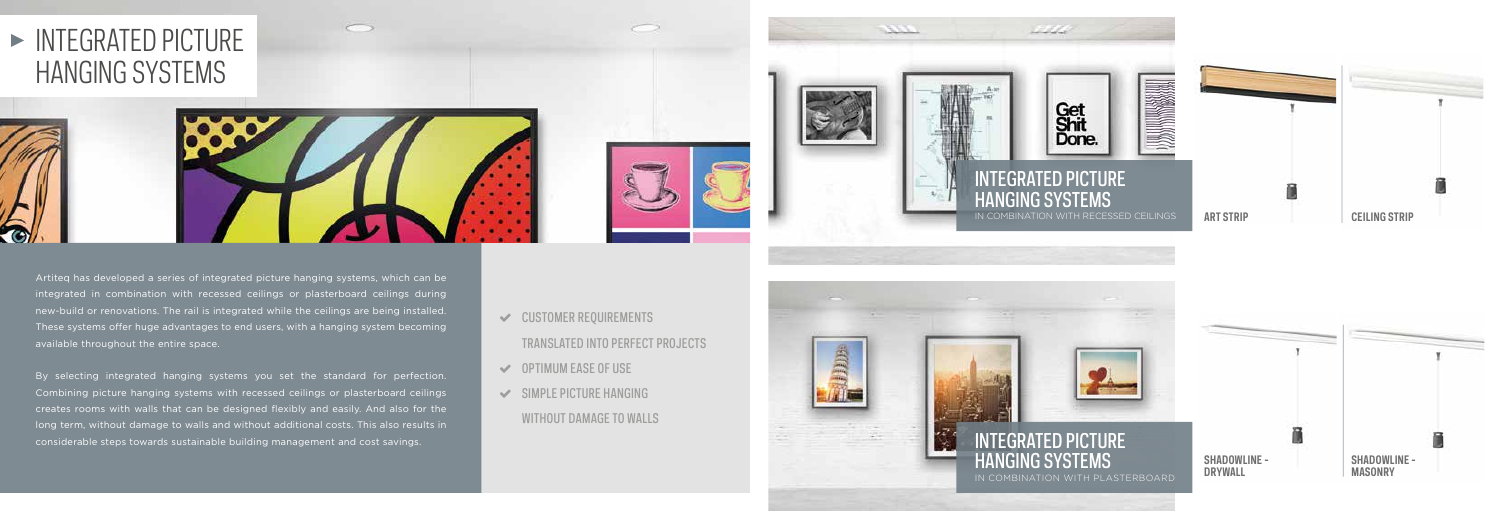

 $\blacktriangleright$  Picture hanging rail integrated in side strip suitable for recessed ceilings using a side strip

### **ELEXIBLE HANGING WITHOUT** DAMAGING THE WALLS



The Art Strip replaces the side strip which is used for the installation of recessed ceilings. The corner profile for the recessed ceiling is mounted to the Art Strip. Using the Art Strip for the installation of recessed ceilings, will make a picture hanging system available next to the ceiling. The picture hanging system will guarantee smooth and clean walls, and the flexibility to decorate them any way you like, without the need for tools.

# ART STRIP

TUV NORD



WHITE RAL 9010

When recessed ceilings are installed during a building project, the Ceiling Strip offers many benefits. It replaces the corner profile used in recessed ceilings, and at the same time, creates a completely invisible picture hanging system. The flexible picture hanging system is hidden in the discreet shadow line along the edge of the recessed ceiling. This shadow line can also camouflage any imperfections in the wall, such as those masked by a side strip. The invisible picture hanging system offers the flexibility to quickly and easily hang paintings and other wall decorations.



Picture hanging rail integrated in corner profile suitable for recessed ceilings that don't use a side strip

## CEILING STRIP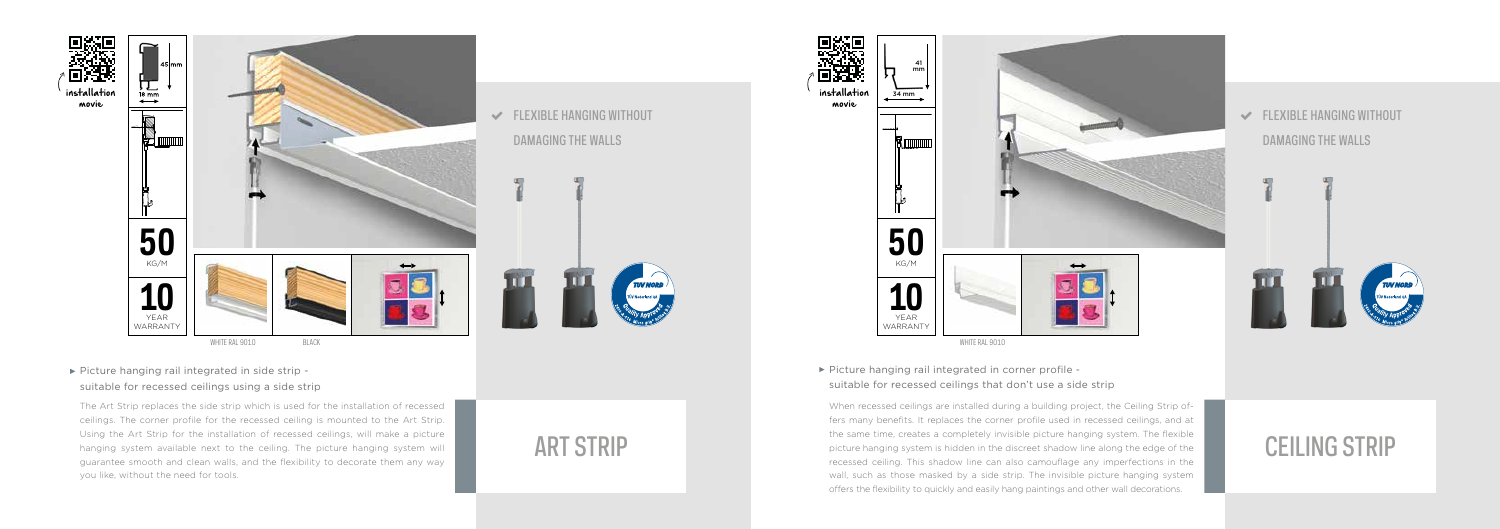# FLEXIBLE HANGING WITHOUT DAMAGING THE WALLS





### ▶ Picture hanging rail for

### **ELEXIBLE HANGING WITHOUT** DAMAGING THE WALLS



The Shadowline rail enables the placement of an invisible picture hanging system between plasterboard walls and ceiling panels. A discreet shadow line is the only element that appears between the wall and ceiling, and this is where the flexible picture hanging system is hidden. It is possible to install a hanging cord in the rail, anywhere you like in the room. Since the rail itself isn't visible, the hanging cords are suspended directly from the ceiling. Using the Shadowline ceiling system means you will always have a guarantee of smooth, clean walls, and the flexibility to decorate them any way you like, without the need for tools.

### $\blacktriangleright$  Picture hanging rail for plasterboard ceilings and masonry walls

#### plasterboard ceilings and walls (drywall)

### SHADOWLINE DRYWALL



The Shadowline rail has been specially designed for use with plasterboard ceilings and masonry walls. The Shadowline rail is installed on a masonry wall during the building or renovation phase. The Shadowline profile disappears completely in the shadow line next to the ceiling panels, yet still offers all the advantages of a flexible hanging system: undamaged, clean walls and the flexibility to quickly and easily hang paintings and other wall decorations and move them around as desired.



### SHADOWLINE MASONRY